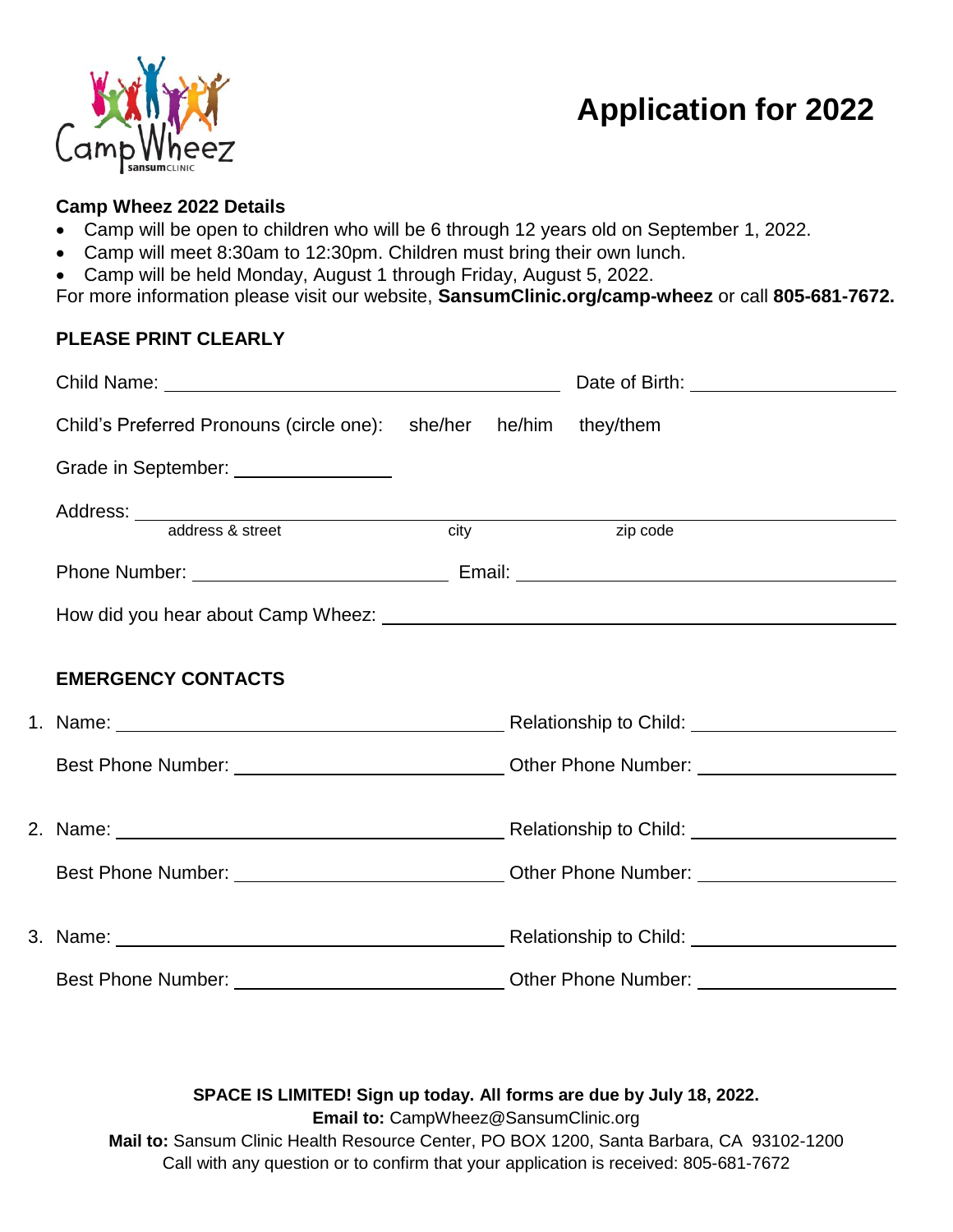

# **Application for 2022**

Child Name: Date of Birth:

## **PARENT AUTHORIZATION**

Please initial after each section and sign at the bottom of the page.

In consideration for being allowed to register and participate in Camp Wheez, held **August 1 through August 5, 2022**, sponsored by Sansum Clinic, as parent/guardian I hereby release the Association, its Incorporators, Physicians, Board Members, Officers, Employees, Agents, Independent Contractors and Volunteer Workers from any liability for injuries which are sustained during the camp, including any necessary transportation. The child herein described has permission to engage in all scheduled activities except as noted by the physician or parent/guardian. I hereby give permission to the camp physician to initiate and provide any necessary treatments, including transporting to the nearest certified emergency facility. If hospitalization or other treatment is required, the child is to be referred to an appropriate physician and all treatments will be at my expense.

## **PARTICIPATION AND EMERGENCY TREATMENT WAIVER \_\_\_\_\_\_\_\_\_ (initial)**

I do hereby acknowledge and authorize Camp Wheez and Sansum Clinic to take and use photographs, video and written comments of or by my child for promotional and informational materials. Further, I agree to release and discharge Sansum Clinic and its sponsors from any and all liability in connection with the use of such photographs, videos and written comments of or by my child.

## **PHOTOGRAPHY, VIDEO AND PROMOTIONAL RELEASE \_\_\_\_\_\_\_\_\_ (initial)**

At the conclusion of camp, the Camp Staff may release my child to the individual(s) designated below. I understand that under no circumstances will my child be released to anyone not specified by me.

**RELEASE FOR TRANSPORT HOME \_\_\_\_\_\_\_\_\_\_ (initial)**

## **People who are allowed to pick up my child are:**

|                                             |                                                                                                                      |                                                                      | Phone ____________________ |      |  |  |
|---------------------------------------------|----------------------------------------------------------------------------------------------------------------------|----------------------------------------------------------------------|----------------------------|------|--|--|
|                                             |                                                                                                                      |                                                                      |                            |      |  |  |
|                                             |                                                                                                                      | Relationship to Child <b>National Property Phone</b> Phone 2012 2023 |                            |      |  |  |
|                                             | 4. Other entertainment and the Relationship to Child entertainment Phone entertainment and the Relationship to Child |                                                                      |                            |      |  |  |
| I understand and agree to all of the above. |                                                                                                                      |                                                                      |                            |      |  |  |
|                                             | Parent/guardian name (print)                                                                                         | Parent/guardian signature                                            |                            | Date |  |  |

## **SPACE IS LIMITED! Sign up today. All forms are due by July 18, 2022.**

**Email to:** [CampWheez@SansumClinic.org](mailto:CampWheez@SansumClinic.org)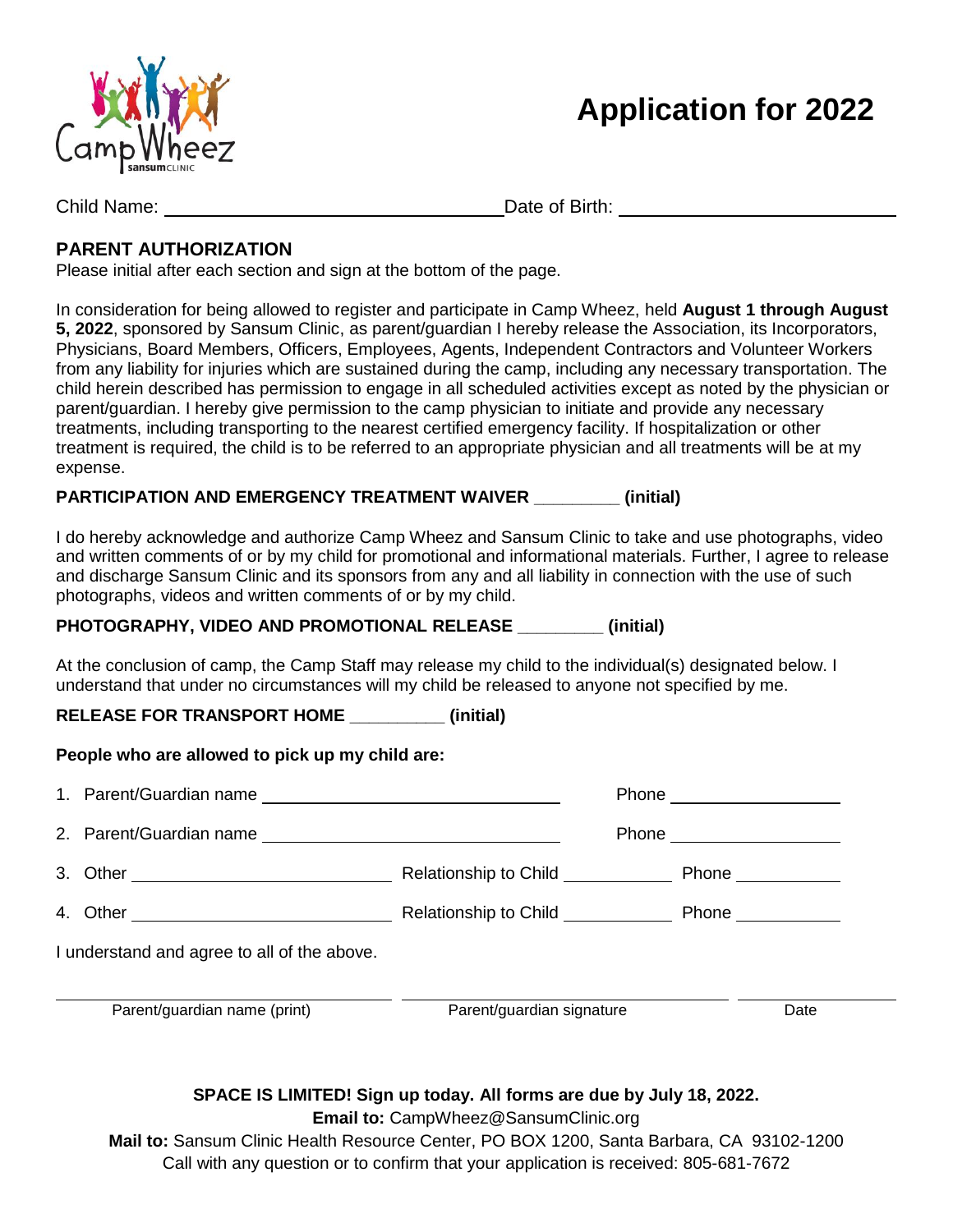



Child Name: Date of Birth:

## **CAMPER CODE OF CONDUCT**

Please review with your child.

We want everyone at Camp Wheez to have a positive experience. For the best camp experience, we have rules for all parents and children to follow. The 4 basic rules of camp are:

- 1. **Respect yourself, others and property.** Arrive on time, be clean, take care of your things and wear your Camp Wheez t-shirt. Take your medicine as directed. Do not use bad language, fight, steal, damage property or do anything that is harmful to others.
- 2. **Participate in camp activities.** Stay with your group for all activities unless excused by staff.
- 3. **Follow directions.** Follow directions from your counselor and all camp staff. This keeps all camp activity safe and fun.
- 4. **Be kind.** Do not tease, call names, use racial slurs or make inappropriate practical jokes.

If we have a problem with a camper's behavior, we follow this camper behavior response policy:

- 1. The counselor will give the child a warning
- 2. The counselor will give the child a time-out with an explanation about the problem
- 3. The counselor will ask the Camp Doctor or Camp Director to work with the child
- 4. Staff will call parents/guardians to discuss the problem
- 5. Staff can call parent and ask them to take the child home
- 6. In the case of problems that can cause harm to the child or to others, we reserve the right to ask that the child be removed from camp immediately and permanently

This year there will be a safety plan for Camp Wheez to be low-risk for the spread of COVID-19. Based on guidance from the Centers for Disease Control, it may require wearing masks, keeping safe distance from others and staying in a small group. Details of the plan will be mailed to parents in July and everyone at Camp will follow the plan.

We want every child to have great memories of camp. These rules are to protect all campers so that one unruly child won't ruin the experience for others. If you have any questions or comments, please contact us. It is our mission to provide a great experience for everyone.

### **PARENT: I understand and accept that my child must follow the Camper Code of Conduct**

i<br>L

j.

Parent name (print) **Parent signature** Parent signature Date

### **CHILD: I agree to follow the Camper Code of Conduct**

Child name (print) Child signature Child signature Date

## **SPACE IS LIMITED! Sign up today. All forms are due by July 18, 2022.**

**Email to:** [CampWheez@SansumClinic.org](mailto:CampWheez@SansumClinic.org)